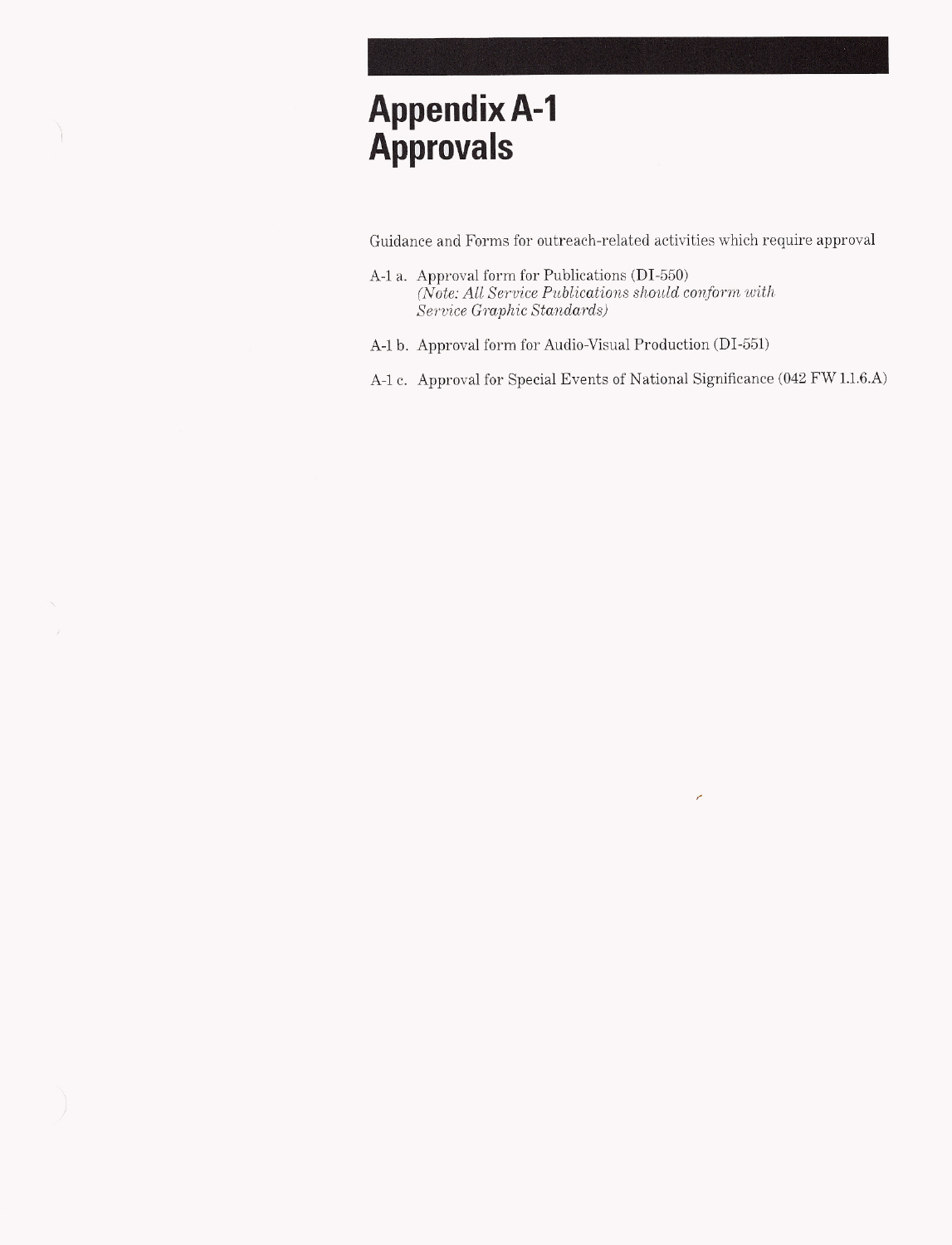# **U.S. Fish & Wildlife Service Publications Approval Request and Control Document**

No final design or artwork will be done prior to approval.

| To:<br>Chief, Office of Public Affairs                                                                                                                                                                                                                                                                                  | From:                                                                          |                                     |                                                                                                                                                                                                                                                                                                                   | Date Submitted                                                            |  |
|-------------------------------------------------------------------------------------------------------------------------------------------------------------------------------------------------------------------------------------------------------------------------------------------------------------------------|--------------------------------------------------------------------------------|-------------------------------------|-------------------------------------------------------------------------------------------------------------------------------------------------------------------------------------------------------------------------------------------------------------------------------------------------------------------|---------------------------------------------------------------------------|--|
| <b>Section A - Proposed Publication</b>                                                                                                                                                                                                                                                                                 |                                                                                |                                     |                                                                                                                                                                                                                                                                                                                   |                                                                           |  |
| 1. Title                                                                                                                                                                                                                                                                                                                |                                                                                | 2. Total Estimated Cost             |                                                                                                                                                                                                                                                                                                                   |                                                                           |  |
| 3. Category<br>4. Format<br>General Information<br>Brochure/Pamphlet<br>Scientific/Technical<br><b>Book</b><br>Report/Plan<br>Poster<br>Newsletter<br>Fact Sheet<br>$\begin{minipage}{.4\linewidth} Other \begin{tabular}{l} \hline \textbf{Other} \end{tabular} \end{minipage}$<br>Other                               |                                                                                |                                     | 2a. Estimated Design/Layout Cost<br>$\label{eq:In-house} \text{In-house/Staff} \xrightarrow{\hspace{0.5cm}}$<br>$\begin{minipage}{.4\linewidth} \begin{tabular}{l} \textbf{Contract} \end{tabular} \end{minipage}$<br>2b. Estimated Printing Cost<br>2c. Funding<br><b>FWS</b><br>Other (specify entity & amount) |                                                                           |  |
| 5. Current Status of Project?                                                                                                                                                                                                                                                                                           |                                                                                |                                     |                                                                                                                                                                                                                                                                                                                   |                                                                           |  |
| Section B - Justification                                                                                                                                                                                                                                                                                               |                                                                                |                                     |                                                                                                                                                                                                                                                                                                                   |                                                                           |  |
| 1. Is the Secretary's name/signature to be used in this publication? $\Box$ Yes                                                                                                                                                                                                                                         |                                                                                |                                     |                                                                                                                                                                                                                                                                                                                   | $\Box$ No (if yes, written approval is <i>mandatory</i> . See 314 DM 4.5) |  |
| 2. Give objective/reason for publication*                                                                                                                                                                                                                                                                               |                                                                                |                                     |                                                                                                                                                                                                                                                                                                                   |                                                                           |  |
| 3. Is it integrated with other communication methods (i.e., video, intranet, internet, public service announcement, etc.)<br>Yes $\Box$ No (If "yes" specify)*<br>4. Is it a cooperative effort with another federal agency, state/local agency, non-government or private entity?<br>Yes $\Box$ No (If "yes" specify)* |                                                                                |                                     |                                                                                                                                                                                                                                                                                                                   |                                                                           |  |
| 5. If more than one color, justify*                                                                                                                                                                                                                                                                                     |                                                                                |                                     |                                                                                                                                                                                                                                                                                                                   |                                                                           |  |
| 6. Primary audience (be specific)*                                                                                                                                                                                                                                                                                      |                                                                                |                                     |                                                                                                                                                                                                                                                                                                                   |                                                                           |  |
| Section C - Distribution                                                                                                                                                                                                                                                                                                |                                                                                |                                     |                                                                                                                                                                                                                                                                                                                   |                                                                           |  |
| 1. Have distribution and promotion plans been developed?                                                                                                                                                                                                                                                                | $\Box$ Yes                                                                     | $\Box$ No<br>$(explain)*$           |                                                                                                                                                                                                                                                                                                                   |                                                                           |  |
| 2. Recommended sales<br>Yes<br>$\sim$                                                                                                                                                                                                                                                                                   | $No$ (explain)*                                                                |                                     |                                                                                                                                                                                                                                                                                                                   |                                                                           |  |
| 3. Does the publication require mailing?                                                                                                                                                                                                                                                                                | Yes<br>No                                                                      | 4. Will a mailing list be supplied? |                                                                                                                                                                                                                                                                                                                   | Yes<br>$\Box$ No                                                          |  |
| 5. In what format will the list be provided? (e.g., typewritten, adhesive labels, diskette)                                                                                                                                                                                                                             |                                                                                |                                     |                                                                                                                                                                                                                                                                                                                   |                                                                           |  |
| 6. Are there any special requirements? (e.g., first-class, fourth-class, Federal Express, inside delivery)                                                                                                                                                                                                              |                                                                                |                                     |                                                                                                                                                                                                                                                                                                                   |                                                                           |  |
| 7. Quantities for free distribution<br>DOI Employees<br>General Public<br>$\mathcal{L}^{\mathcal{L}}(\mathcal{L}^{\mathcal{L}})$ and $\mathcal{L}^{\mathcal{L}}(\mathcal{L}^{\mathcal{L}})$ . The contract of<br>Organizations<br><b>Total Copies</b>                                                                   | 8. Printing to be accomplished by:<br>$\begin{tabular}{c} Other \end{tabular}$ |                                     |                                                                                                                                                                                                                                                                                                                   |                                                                           |  |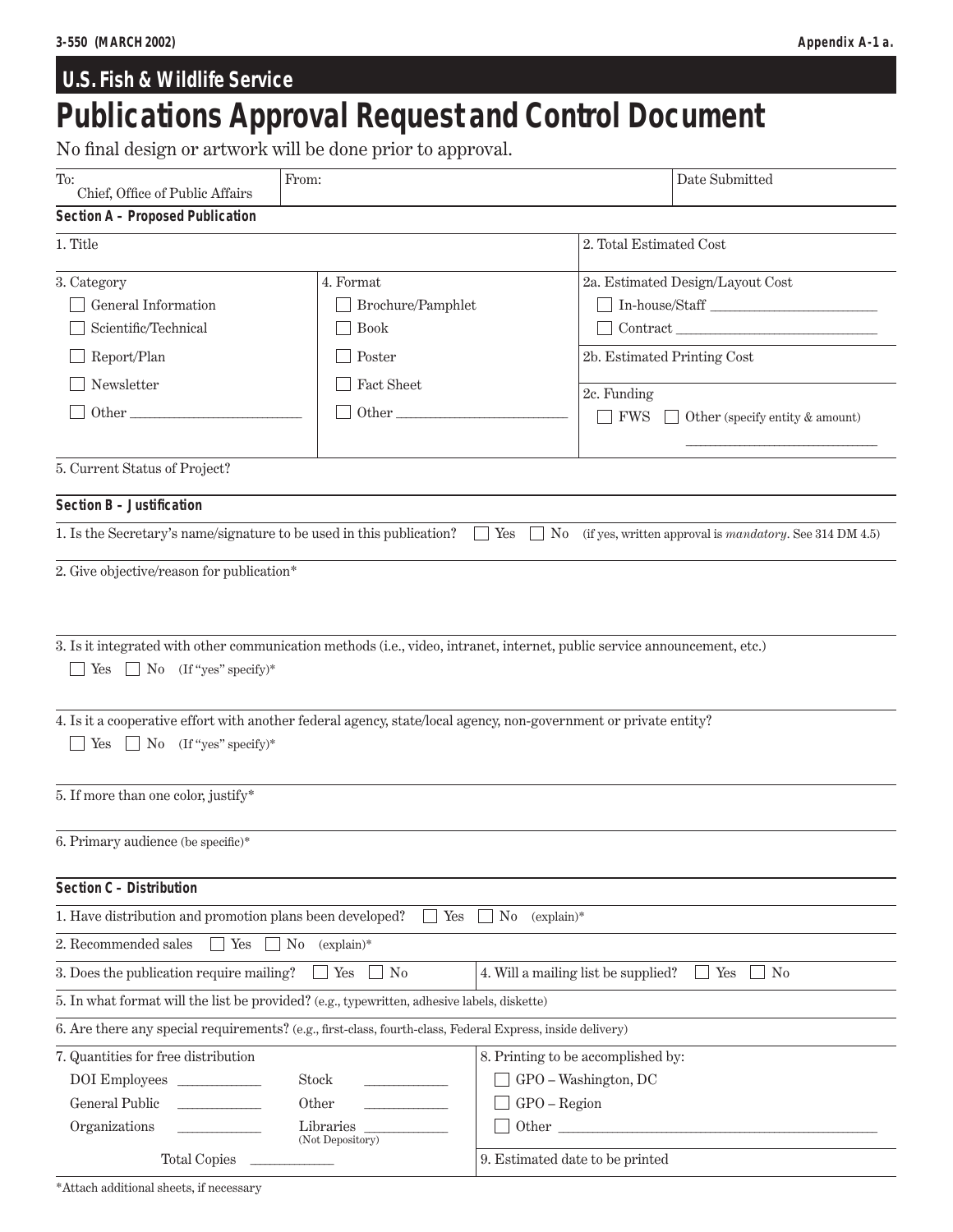| Section D - Format and Specifications                                                                                                                                                                                                           |                                                 |  |                                                                                    |      |                                                              |
|-------------------------------------------------------------------------------------------------------------------------------------------------------------------------------------------------------------------------------------------------|-------------------------------------------------|--|------------------------------------------------------------------------------------|------|--------------------------------------------------------------|
| 1. Size                                                                                                                                                                                                                                         | 2. Number of pages                              |  | 3. Number of illustrations<br>4. Binding                                           |      |                                                              |
| 5. Paper stock                                                                                                                                                                                                                                  |                                                 |  | 6. Inks (colors)                                                                   |      |                                                              |
| Section E - Responsible Individuals                                                                                                                                                                                                             |                                                 |  |                                                                                    |      |                                                              |
| 1. Signature of Program/Project Officer                                                                                                                                                                                                         |                                                 |  | Phone                                                                              |      | Date                                                         |
| 2. Signature of Publications Coordinator                                                                                                                                                                                                        |                                                 |  | Phone                                                                              |      | Date                                                         |
| 3. Signature of Policy Review Official or Regional Director                                                                                                                                                                                     |                                                 |  | Phone                                                                              |      | Date                                                         |
| 4. Signature of Editorial Review Official                                                                                                                                                                                                       |                                                 |  | Phone                                                                              |      | Date                                                         |
| 5. Signature of Technical Accuracy Review Official                                                                                                                                                                                              |                                                 |  | Phone                                                                              |      | Date                                                         |
| <b>Section F - Washington Office Approvals</b>                                                                                                                                                                                                  |                                                 |  |                                                                                    |      |                                                              |
| 1. Signature of Printing Officer                                                                                                                                                                                                                |                                                 |  |                                                                                    |      | Date                                                         |
| Comments:                                                                                                                                                                                                                                       |                                                 |  |                                                                                    |      |                                                              |
| 2. Signature Chief, Office of Public Affairs                                                                                                                                                                                                    |                                                 |  |                                                                                    | Date |                                                              |
| Proposed Publication, Approved<br>Comments:                                                                                                                                                                                                     | Proposed Publication, Approved, except as noted |  |                                                                                    |      | Proposed Publication Disapproved                             |
| Service messages included in this publication:<br>The U.S. Fish and Wildlife Service is a Federal agency<br>whose mission, working with others, is to conserve<br>fish and wildlife and their habitats for the continuing<br>benefit of people. |                                                 |  | The Service helps protect a healthy environment<br>for people, fish, and wildlife. |      | The Service helps Americans conserve and enjoy the outdoors. |
| 3. Signature Assistant Director External Affairs                                                                                                                                                                                                |                                                 |  |                                                                                    |      | Date                                                         |
| 4. Signature of Assistant Secretary - FNP (required if over \$10,000.00 dollars)                                                                                                                                                                |                                                 |  |                                                                                    |      | Date                                                         |

 $\overline{\phantom{a}}$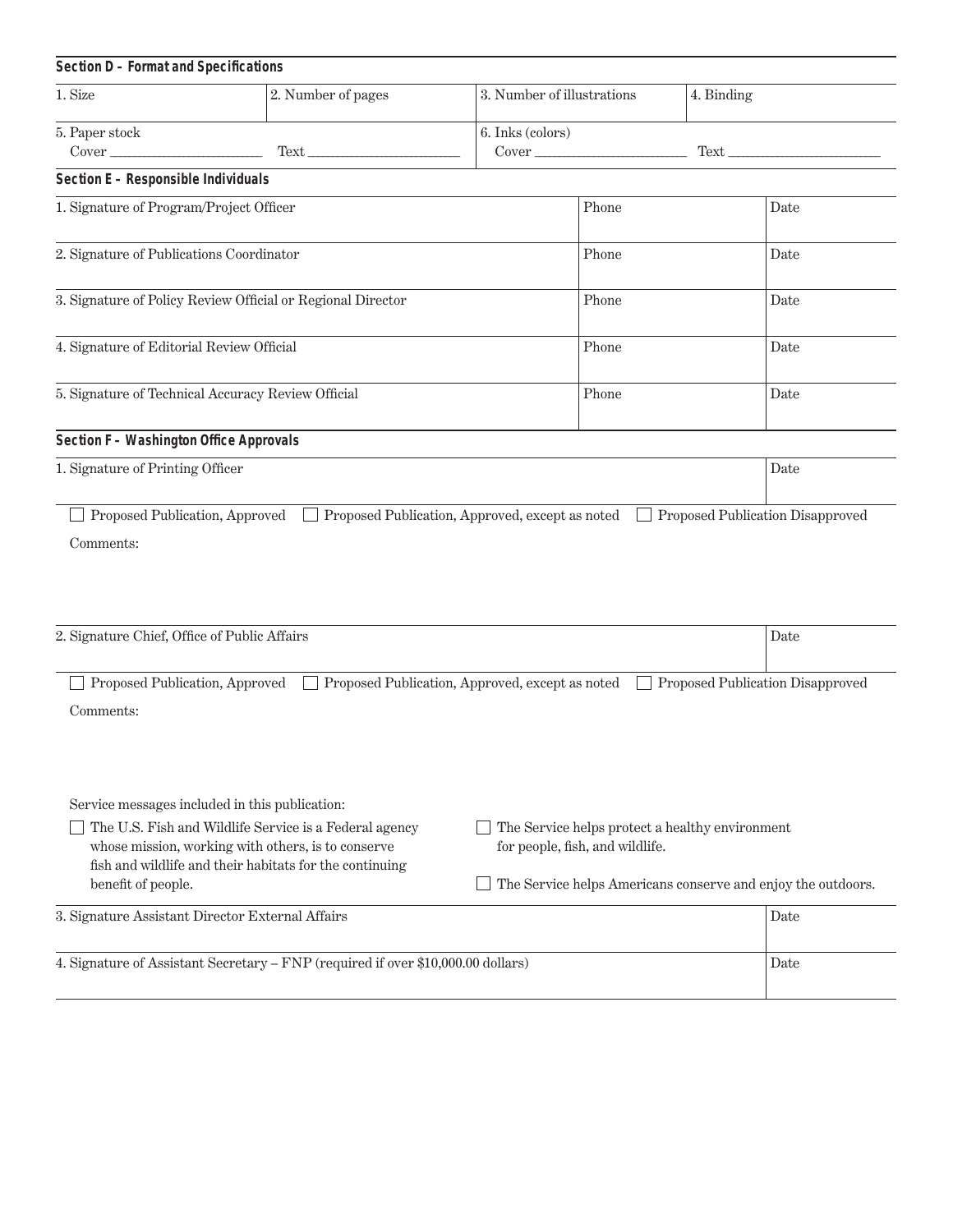#### **U.S. DEPARTMENT OF THE INTERIOR** OFFICE OF THE SECRETARY/OFFICE OF COMMUNICATIONS WASHINGTON, D.C. 20240

Appendix A-1 b.

# **Exhibit Production Authorization Request**

#### **INTRODUCTION**

Completion of form DI-552 (Exhibit Production Authorization Request) is the first step in obtaining Departmental approval for the construction or purchase of an exhibit structure. Failure to submit a DI-552, and obtaining authorization prior to beginning an audiovisual project is in violation of the Departmental Manual.

#### **INSTRUCTIONS**

#### **Section A - Project**

- 1. Subject of Exhibit. Check appropriate block for stock purchase or custom production.
- 2. through 8. Self explanatory.
- 9. How will project be financed? Include appropriation account number.

#### **Section B - Cost Estimates**

10. Estimated Project Costs - Estimate the entire cost of producing the exhibit. Include all applicable categories for contractor costs only.

#### Section C - Approvals

Obtain bureau approvals. Forward to the Office of Communications, Office of the Secretary for further review.

|                                                       | <b>To: Director</b><br><b>Office of Communications</b><br>Office of the Secretary                                                                                                                       | <b>Requesting Office</b>                                |                                                                                         |                             |                                    | Date Submitted         |                                                                                                                                                    |             |  |  |
|-------------------------------------------------------|---------------------------------------------------------------------------------------------------------------------------------------------------------------------------------------------------------|---------------------------------------------------------|-----------------------------------------------------------------------------------------|-----------------------------|------------------------------------|------------------------|----------------------------------------------------------------------------------------------------------------------------------------------------|-------------|--|--|
|                                                       | <b>Name of Contact &amp; Title</b>                                                                                                                                                                      |                                                         | <b>Signature</b>                                                                        |                             |                                    |                        | <b>Phone</b>                                                                                                                                       |             |  |  |
|                                                       |                                                                                                                                                                                                         |                                                         |                                                                                         |                             |                                    | Fax                    |                                                                                                                                                    |             |  |  |
| <b>SECTION A</b><br>PROJECT                           | □ stock purchase □ custom production 2. Number of Units 3. Audience (technical, general, school, etc.)<br>1. Subject of Exhibit<br>include sketch or concept drawing and all text on separate sheet(s). |                                                         |                                                                                         |                             |                                    |                        |                                                                                                                                                    |             |  |  |
|                                                       | 4. How many persons needed<br>for set-up and break-down?                                                                                                                                                | 5. Number of modules in<br>exhibit                      |                                                                                         |                             | 6. Shipping costs<br>per 500 miles | Width                  | 7. Approximate Dimensions<br><u> 1989 - John Harry Harry Harry Harry Harry Harry Harry Harry Harry Harry Harry Harry Harry Harry Harry Harry H</u> |             |  |  |
|                                                       |                                                                                                                                                                                                         | Estimated weight in shipping<br>containers              |                                                                                         |                             |                                    | Height<br><b>Depth</b> |                                                                                                                                                    |             |  |  |
|                                                       | 8. Describe exhibit, show evidence and cost effectiveness analysis. Use additional sheet(s) if necessary. 9. How will exhibit                                                                           |                                                         |                                                                                         |                             |                                    |                        | be financed?                                                                                                                                       |             |  |  |
| <b>SECTION B</b><br><u>က</u><br><b>STIMAT</b><br>COST |                                                                                                                                                                                                         | 10. Estimated Project Costs (Contractor Costs Only)     |                                                                                         |                             |                                    |                        |                                                                                                                                                    |             |  |  |
|                                                       | 1. Planning/Design                                                                                                                                                                                      | S                                                       |                                                                                         |                             |                                    |                        | 5. Audiovisual Components \$                                                                                                                       |             |  |  |
|                                                       | 2. Construction Costs                                                                                                                                                                                   | s                                                       |                                                                                         |                             | (DI-551 Required)                  |                        |                                                                                                                                                    |             |  |  |
|                                                       | 3. Photographs                                                                                                                                                                                          | <u>-anti-de-communication of the communication</u><br>S |                                                                                         |                             |                                    |                        |                                                                                                                                                    |             |  |  |
| ш                                                     | 4. Typesetting Costs                                                                                                                                                                                    |                                                         |                                                                                         |                             |                                    |                        |                                                                                                                                                    |             |  |  |
|                                                       | <b>BUREAU PUBLIC AFFAIRS DIRECTOR</b>                                                                                                                                                                   |                                                         |                                                                                         | <b>Date BUREAU DIRECTOR</b> |                                    |                        | TOTAL ESTIMATED COSTS \$                                                                                                                           | <b>Date</b> |  |  |
| APPROVALS<br>SECTION <sub>C</sub>                     | TO BE COMPLETED BY THE<br><b>AUDIOVISUAL OFFICER</b><br>OFFICE OF THE SECRETARY                                                                                                                         |                                                         | TO BE COMPLETED BY THE<br>DIRECTOR, OFFICE OF COMMUNICATIONS<br>OFFICE OF THE SECRETARY |                             |                                    |                        |                                                                                                                                                    |             |  |  |
|                                                       | <b>Project Approved</b>                                                                                                                                                                                 |                                                         |                                                                                         | П                           | <b>Project Approved</b>            |                        |                                                                                                                                                    |             |  |  |
|                                                       | Project approved with the following stipulation.                                                                                                                                                        |                                                         |                                                                                         |                             | <b>Project Disapproved</b>         |                        |                                                                                                                                                    |             |  |  |
|                                                       | <b>Project Disapproved</b>                                                                                                                                                                              |                                                         |                                                                                         | <b>Comments</b>             |                                    |                        |                                                                                                                                                    |             |  |  |
|                                                       | Signature                                                                                                                                                                                               |                                                         |                                                                                         | Date Signature              |                                    |                        |                                                                                                                                                    | Date        |  |  |
|                                                       |                                                                                                                                                                                                         |                                                         |                                                                                         |                             |                                    |                        |                                                                                                                                                    |             |  |  |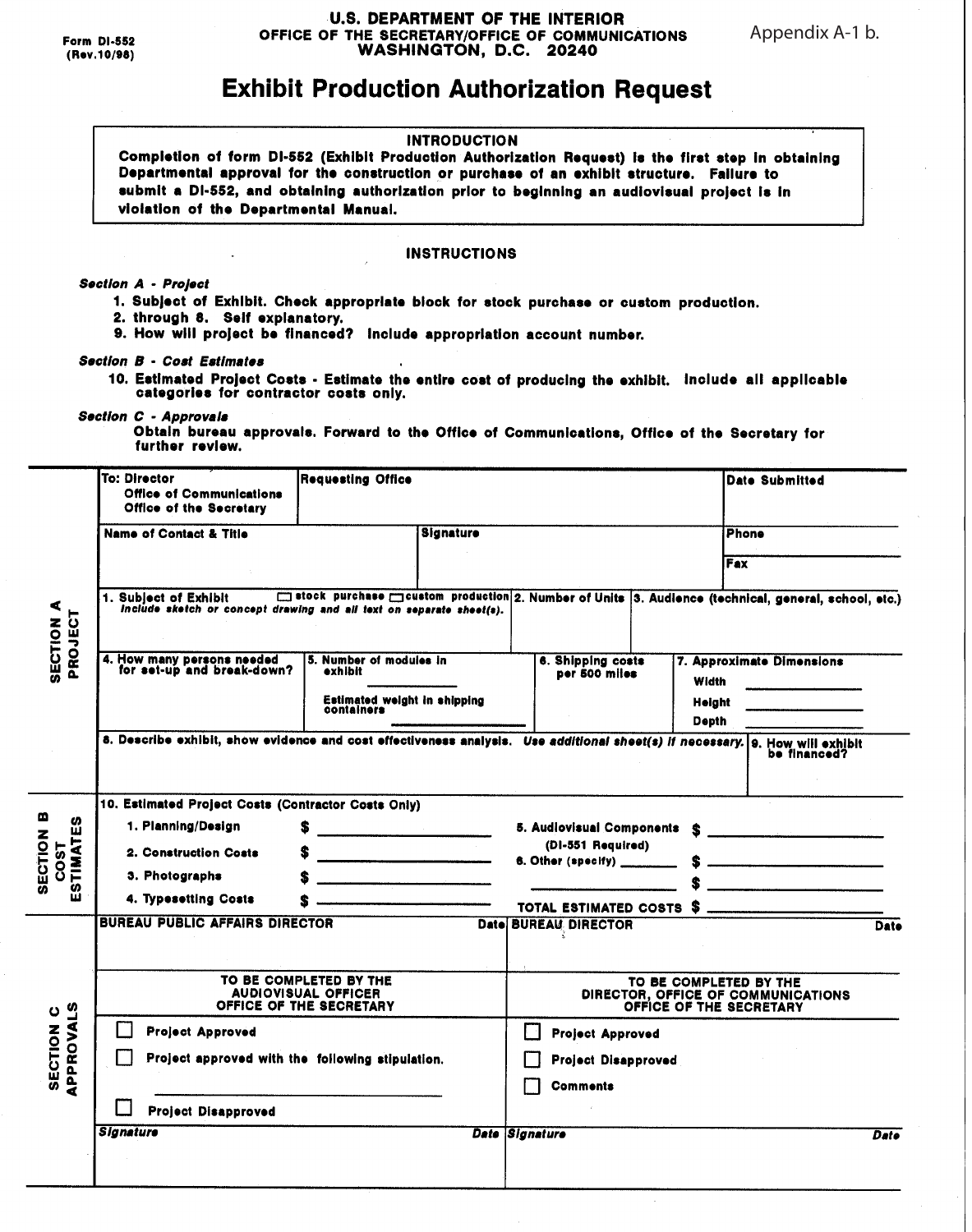### **INTRODUCTION**

Completion of Form DI-551 (Audiovisual Request) is the first step in obtaining Departmental approval for a proposed audiovisual project. Upon completion of item numbers 1 through 19, the DI-551 is to be forwarded to the Director of Public Affairs for approval. Failure to submit a DI-551 and obtaining authorization prior to beginning an audio-visual project is in violation of the Department Manual.

## **SPECIFIC INSTRUCTIONS** Section A - Project

### **ITEM**

- 1. Title Actual or working title of the production.
- Medium Examples: videotape, audiotape, sound-synchronized slide-tape, film, multimedia,  $2.$ etc.
- 3. Format Examples: 3/4", VHS, Betacam, 1", 35mm, 16mm.
- $4.$ Running time - Actual length of the proposed production.
- 5. Total copies planned Actual number of duplicate copies or prints required.
- 6. How financed Include appropriation account number.

#### Section B - Cost Estimates

7. Total estimated cost - Estimate the entire cost of producing the product for the agency. Include all applicable categories for both contract services and staff efforts.

#### Section C - Justification/Distribution

- 8. Describe project briefly Include proposed subject content, shooting or recording locations, use of stock footage, etc.
- Describe primary audience. If there is a secondary audience, explain. 9.
- 10. Describe distribution plan Name type of audience (scientific, technical, students, visitors, etc.) to be reached by message. What method of distribution will be used?
- 11. Estimated life of product. How long will the information presented be current? Be specific.
- 12. Is this product suitable for the sale or rental through the Superintendent of Documents or the National Audio-Visual Center?
- 13. Cooperative effort If cooperating entity is contributing staff and/or funding, state type and extent of support. Be specific.
- 14. SF-282 is the Mandatory Title Search. Give status.
- 15. Storage plan include storage location of master video or audio tape reels, film negatives, or original slide-show art when project is completed.

#### Section D - Approvals

Have appropriate officials sign.

#### Section E - Authorization

Signed by the Office of the Secretary, Office of Public Affairs.